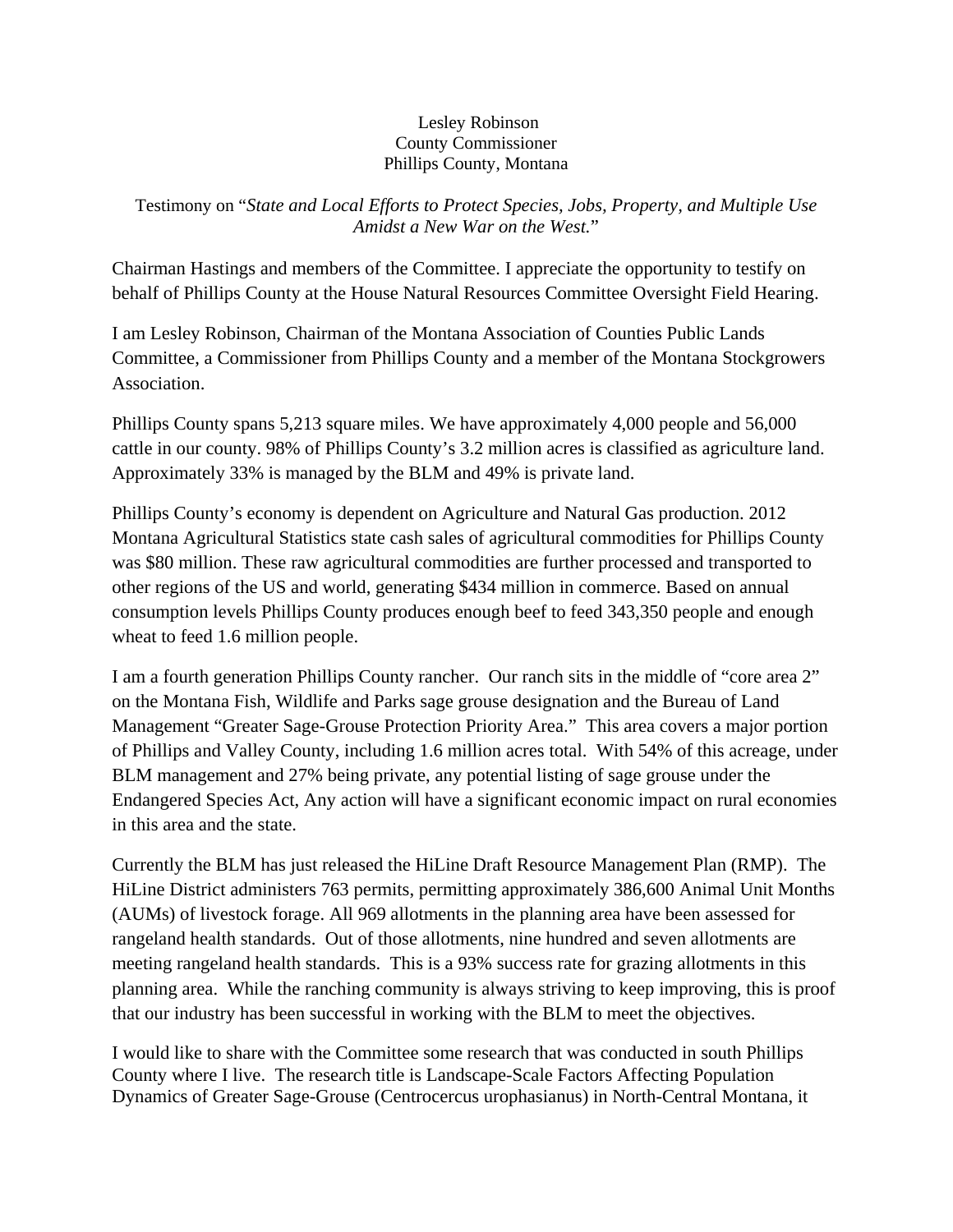was conducted from 2001-2004 by Brendan James Moynahan, PhD Candidate with The University of Montana.

Moynahan radio-tagged 243 hens during a 3-year study of sage-grouse in south Phillips County. In his first year of the study, 2001 most nest failures (94%) were attributed to depredation, and most nest depredations (63%) were attributed to avian predators. He suspected that California gulls were the primary predators (Moynahan 2004: 29)

Of the successful nests of the marked hens in 2001only one chick survived to 30 days (Moynahan 2004: 69)

Moynahan noted that even in "areas of expansive, high-quality habitat such as south Phillips County, winters may be so severe as to have clear and substantial populations-level impacts" (Moynahan 2004: 128). Additionally he suggested that the effects of West Nile virus were pronounced (Moynahan 2004: 129).

The fact that there is a hunting season on sage-grouse administered by the Montana Fish, Wildlife, and Parks, indicates a health population. Additionally, the state agency is capturing live birds in south Phillips County and transporting them to Canada to improve their population. Montana Fish, Wildlife and Parks believes the sage-grouse population is stable over the last 30 years. There is no published research data that indicates livestock grazing has any impact on sage-grouse populations.

If a listing of sage grouse under the ESA were to occur, it would have a dramatic effect on our community and state. I believe one of the first actions to be implemented would be a reduction or elimination of grazing in sage grouse areas. The socioeconomic impacts of this type of action would be substantial. The likely reductions in livestock grazing on federal lands could have great impacts on local economies like ours that are dependent on livestock production.

It is my experience that species conservation will happen only at the ground level. No one is better equipped or motivated to prevent ESA listings than ranchers, who own and/or manage the land that is most likely to be prime species habitat. If you give ranchers and their local governments an opportunity, they will develop the voluntary, proactive measures, they can implement that benefit the species in question. This approach meets the needs of the community, while also meeting the needs of wildlife.

A Public Opinion Strategies poll in Montana also supports the ideals of having a strong economy and a healthy environment. 72% of those surveyed, said they supported the statement that "We can protect land and water and have a strong economy with good jobs for Americans at the same time, without having to choose one over the other." The survey also pointed out that there was strong support for allowing Montana to better manage wildlife to avoid federal government interference. Montanan's know what's best for Montana.

In addition to the agricultural economy of our county, 4 of the top 15 taxpayers in Phillips County are gas companies. Direct employment from gas production in Phillips County has